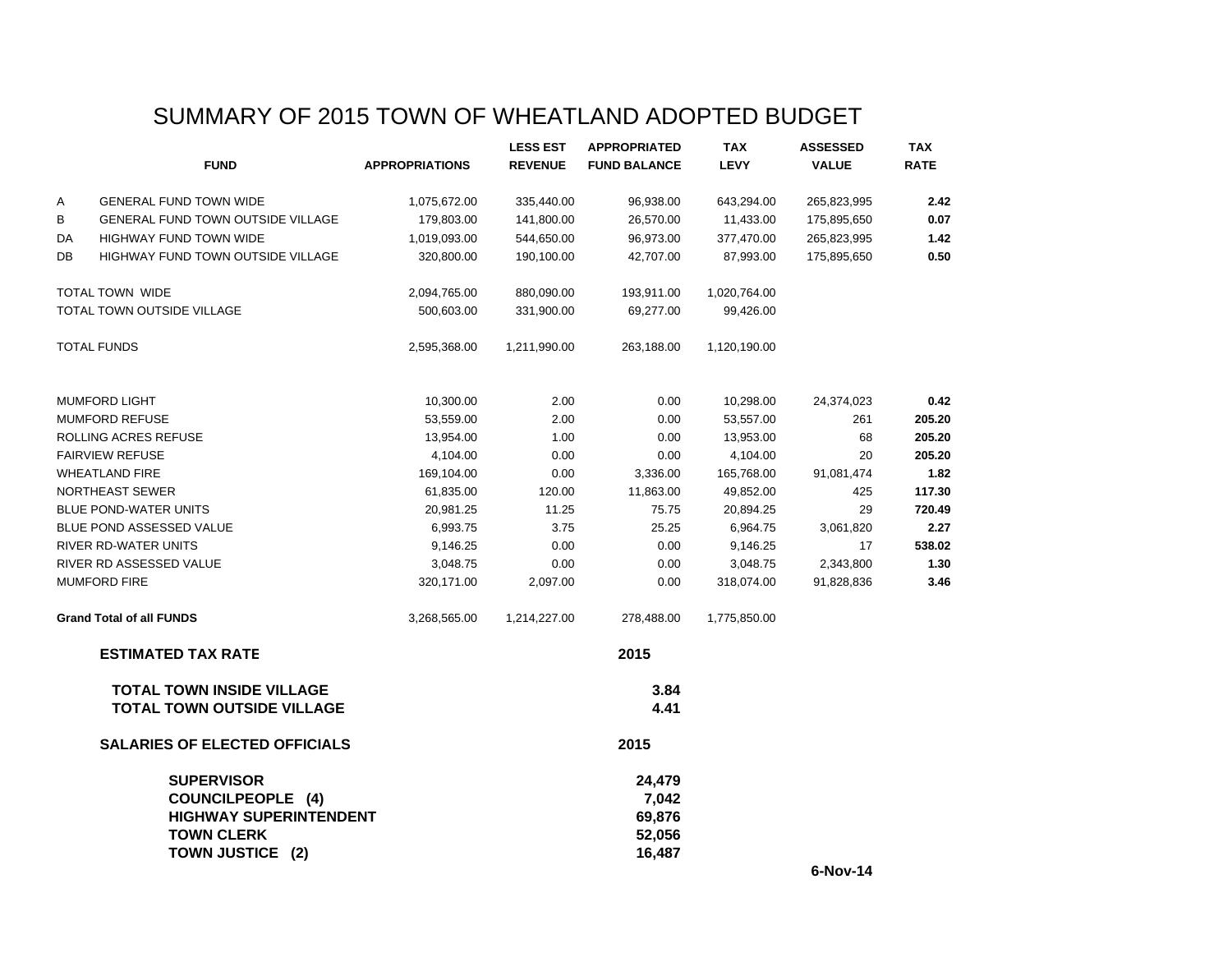### **HIGHWAY FUND TOWN WIDE**

| <b>ACCOUNT</b> | <b>EXPENDITURES</b>                     | Actual<br>2013 | <b>Budget</b><br>2014 | <b>Budget</b><br>2015 |
|----------------|-----------------------------------------|----------------|-----------------------|-----------------------|
| DA5130.1       | <b>MACHINERY -SERVICES</b>              | 55,784.93      | 46,312.00             | 47,006.00             |
| DA5130.2       | MACHINERY - EQUIPMENT                   | 0.00           | 0.00                  | 0.00                  |
| DA5130.4       | MACHINERY - CONTRACTUAL                 | 146,601.96     | 165,000.00            | 158,750.00            |
| DA5140.1       | <b>BRUSH &amp; WEEDS - SERVICES</b>     | 97,404.27      | 84,904.00             | 86,177.00             |
| DA5140.2       | <b>BRUSH &amp; WEEDS - EQUIP</b>        | 569.05         | 0.00                  | 0.00                  |
| DA5140.4       | <b>BRUSH &amp; WEEDS - CONTRACTUAL</b>  | 15,571.75      | 18,000.00             | 19,200.00             |
| DA5142.1       | TOWN SNOW REMOVAL - SERVICES            | 23,143.32      | 27,015.00             | 27,420.00             |
| DA5142.4       | TOWN SNOW REMOVAL - CONTRACTUAL         | 28,403.39      | 44,100.00             | 46,350.00             |
| DA5148.1       | <b>OTHER GOVT - SERVICES</b>            | 137,239.67     | 169,808.00            | 172,043.00            |
| DA5148.4       | OTHER GOVT - CONTRACTUAL                | 69,494.47      | 104,900.00            | 110,150.00            |
| DA9010.8       | <b>STATE RETIREMENT</b>                 | 55,492.00      | 55,000.00             | 50,000.00             |
| DA9030.8       | <b>SOCIAL SECURITY</b>                  | 23,787.12      | 25,095.00             | 25,447.00             |
| DA9040.8       | WORKERS COMPENSATION                    | 37,265.00      | 39,200.00             | 39,200.00             |
| DA9050.8       | UNEMPLOYMENT INSURANCE                  | 0.00           | 50.00                 | 50.00                 |
| DA9055.8       | DISABILITY INSURANCE                    | 228.97         | 500.00                | 500.00                |
| DA9060.8       | <b>HOSPITAL &amp; MEDICAL INSURANCE</b> | 101,138.52     | 114,197.00            | 86,800.00             |
| DA9950.9       | TRANSFER TO CAPITAL EQPMT RESERVE       | 160,000.00     | 150,000.00            | 150,000.00            |
|                | <b>TOTAL EXPENDITURES</b>               | 952,124.42     | 1,044,081.00          | 1,019,093.00          |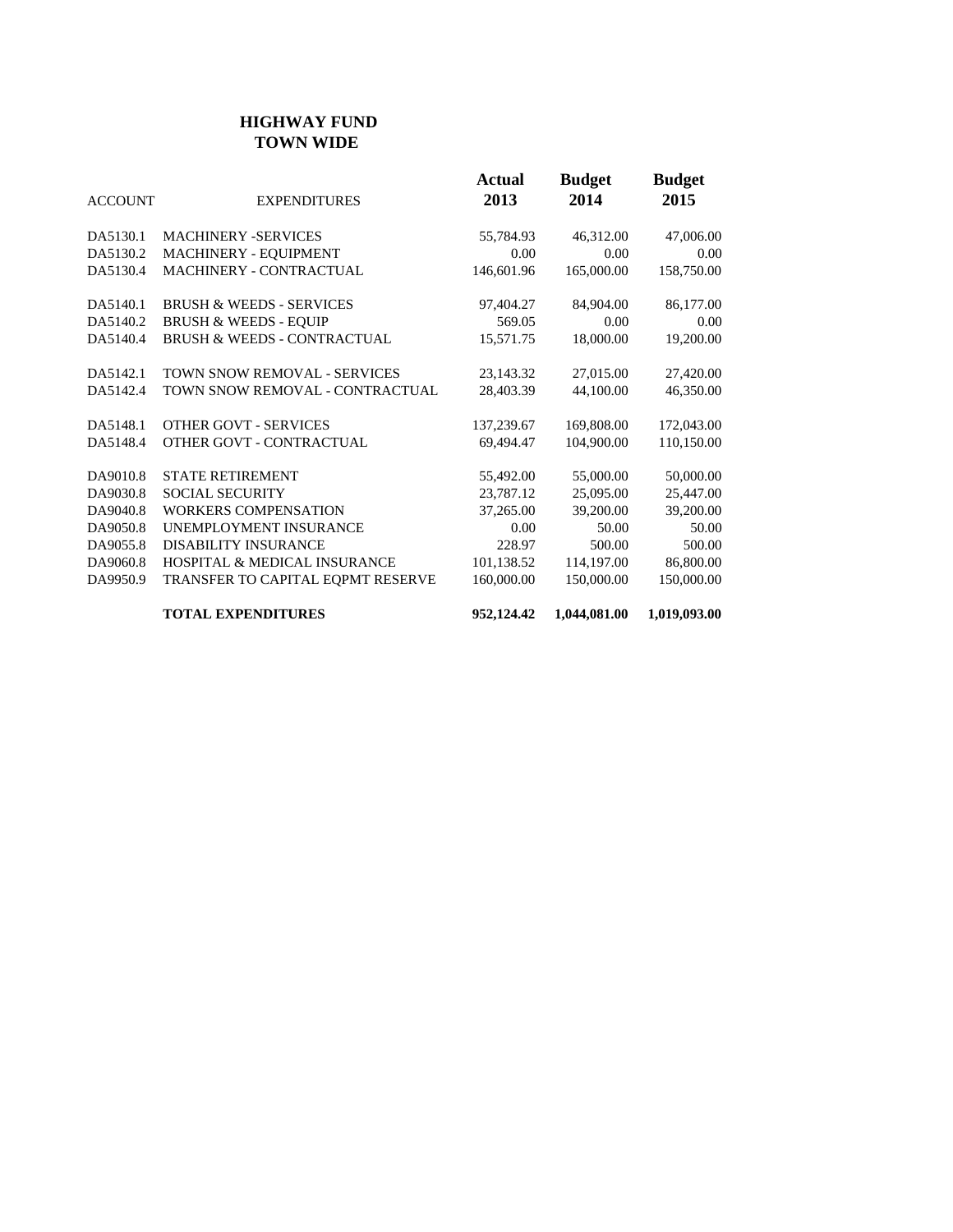## **HIGHWAY FUND TOWN WIDE**

| <b>ACCOUNT</b> | <b>REVENUE</b>                           | <b>Actual</b><br>2013 | <b>Budget</b><br>2014 | <b>Budget</b><br>2015 |
|----------------|------------------------------------------|-----------------------|-----------------------|-----------------------|
| DA1001         | PROPERTY TAXES                           | 374,814.00            | 374,991.00            | 377,470.00            |
| DA2300         | <b>OTHER GOVT - SUMMER</b>               | 80,470.18             | 60,000.00             | 70,000.00             |
| DA2302         | <b>OTHER GOVT - WINTER</b>               | 312,212.80            | 330,000.00            | 324,000.00            |
| DA2401         | <b>INTEREST &amp; EARNINGS</b>           | 1,102.83              | 1,250.00              | 1,150.00              |
| DA2416         | EQUIPMENT RENTAL TO OTHER GOVT           | 100,385.69            | 70,000.00             | 80,000.00             |
| DA2655         | <b>MINOR SALES</b>                       | 0.00                  | 3,000.00              | 3,000.00              |
| DA2665         | <b>SALE OF EQUIP</b>                     | 36,245.00             | 40,000.00             | 40,000.00             |
| DA2701         | <b>REFUND OF PRIOR</b>                   | 663.01                | 0.00                  | 0.00                  |
| DA2770         | <b>SALE OF FUEL/SALT</b>                 | 5,574.36              | 5,000.00              | 5,500.00              |
| DA2801         | <b>INTERFUND REVENUE</b>                 | 20,151.82             | 23,500.00             | 21,000.00             |
|                | <b>TOTAL ESTIMATED REVENUE</b>           | 556,805.69            | 532,750.00            | 544,650.00            |
|                | <b>TOTAL REVENUE</b>                     | 931,619.69            | 907,741.00            | 922,120.00            |
|                | <b>APPROPRIATED FUND BALANCE</b>         | 20,505.00             | 136,340.00            | 96,973.00             |
|                | <b>UNAPPROPRIATED FUND BALANCE</b>       | 292,157.00            | 155,817.00            | 58,844.00             |
|                | <b>TOTAL REVENUES &amp; FUND BALANCE</b> | 1,244,281.69          | 1,199,898.00          | 1,077,937.00          |
|                | <b>LESS EXPENDITURES</b>                 | 952,124.42            | 1,044,081.00          | 1,019,093.00          |
|                | <b>FUND BALANCE DECEMBER 31</b>          | 292,157.27            | 155,817.00            | 58,844.00             |
|                | <b>TAX LEVY</b>                          | 374,814               | 374,991.00            | 377,470.00            |
|                | <b>ASSESSED VALUATION(M\$)</b>           | 261.92                | 264.07                | 265.82                |
|                | TAX RATE (\$/THOUSAND)                   | 1.32                  | 1.42                  | 1.42                  |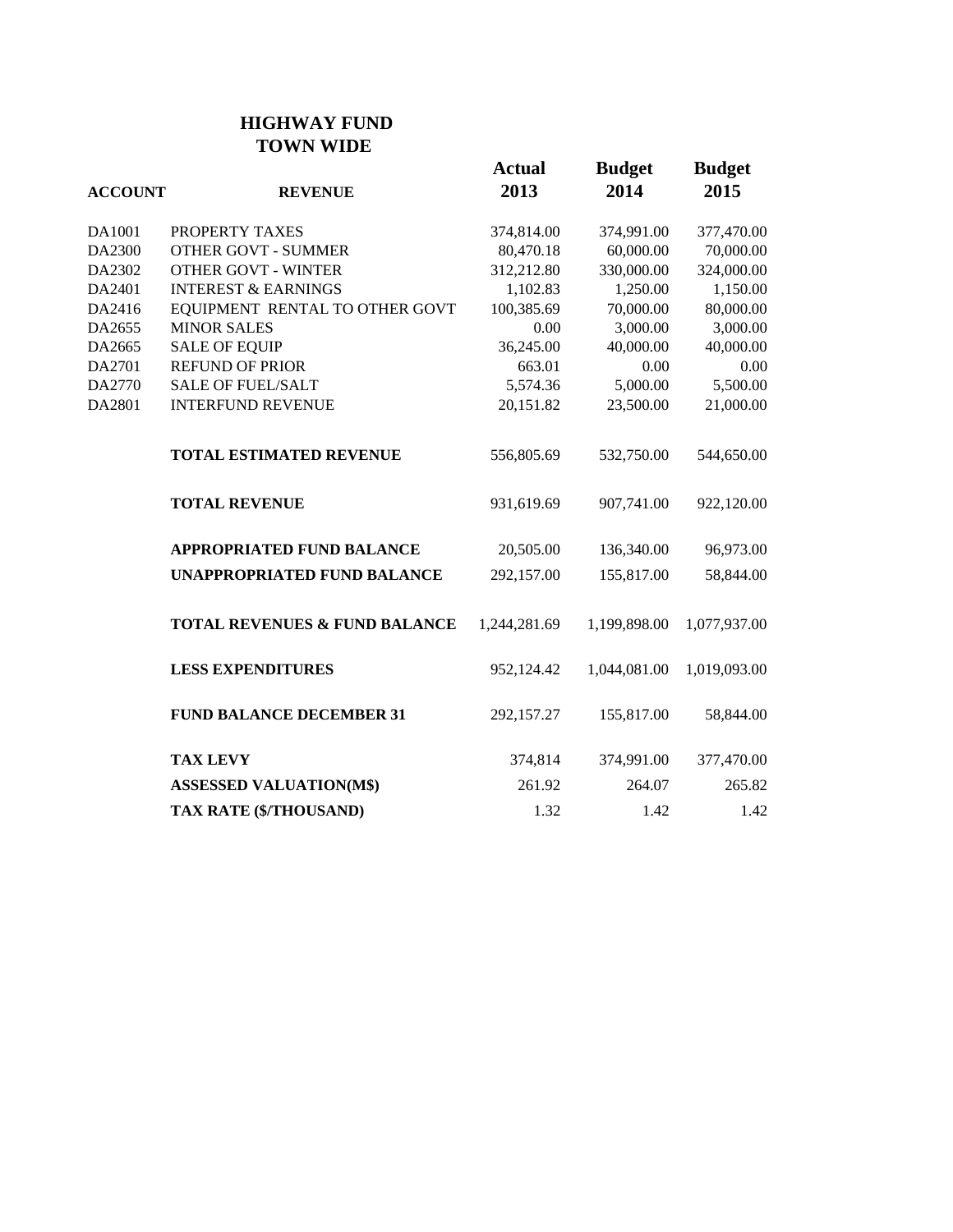## **HIGHWAY FUND OUTSIDE OF VILLAGE**

| <b>ACCOUNT</b> | <b>EXPENDITURES</b>                    | <b>Actual</b><br>2013 | <b>Budget</b><br>2014 | <b>Budget</b><br>2015 |
|----------------|----------------------------------------|-----------------------|-----------------------|-----------------------|
| DB5110.1       | <b>ROAD REPAIRS - SERVICES</b>         | 53,623.24             | 57,889.00             | 58,616.00             |
| DB5110.4       | <b>ROAD REPAIRS - CONTRACTUAL</b>      | 169,892.37            | 200,000.00            | 225,000.00            |
| DB 5140.4      | <b>BRUSH &amp; WEEDS - CONTRACTUAL</b> |                       |                       |                       |
| DB9010.8       | <b>STATE RETIREMENT</b>                | 9.793.00              | 11,000.00             | 10,000.00             |
| DB9030.8       | <b>SOCIAL SECURITY</b>                 | 4,102.17              | 4,429.00              | 4,484.00              |
| DB9040.8       | <b>WORKERS COMPENSATION</b>            | 6,576.00              | 7,200.00              | 7,200.00              |
| DB9055.8       | <b>DISABILITY INSURANCE</b>            | 40.40                 | 100.00                | 100.00                |
| DB9060.8       | <b>MEDICAL INSURANCE</b>               | 17,848.03             | 20.172.00             | 15,400.00             |
|                | <b>TOTAL EXPENDITURES</b>              | 261,875.21            | 300,790.00            | 320,800.00            |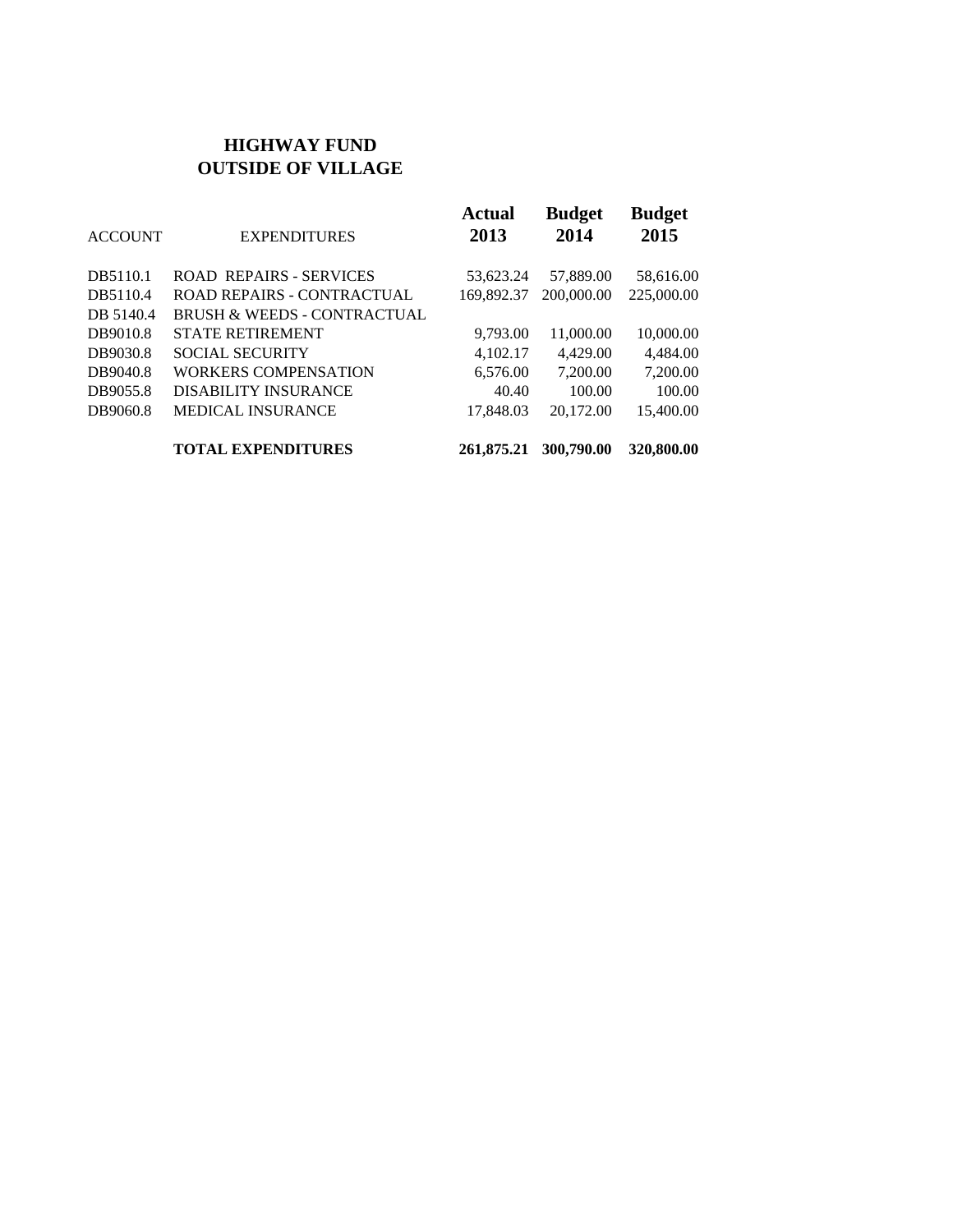## **HIGHWAY FUND OUTSIDE OF VILLAGE**

| <b>ACCOUNT</b> | <b>REVENUE</b>                           | <b>Actual</b><br>2013 | <b>Budget</b><br>2014 | <b>Budget</b><br>2015 |
|----------------|------------------------------------------|-----------------------|-----------------------|-----------------------|
| DB1001         | PROPERTY TAX                             | 74,898.00             | 74,992.00             | 87,993.00             |
| DB1120         | <b>COUNTY SALES TAX</b>                  | 108,223.82            | 120,000.00            | 120,000.00            |
| DB2401         | <b>INTEREST &amp; EARNINGS</b>           | 379.52                | 550.00                | 500.00                |
| DB2450         | <b>COMMISSIONS CABLE FRANCHISE</b>       | 19,551.04             | 19,600.00             | 19,600.00             |
| DB2701         | <b>REFUND OF PRIOR</b>                   | 117.06                |                       |                       |
| DB3501         | <b>CHIPS</b>                             | 50,557.27             | 50,000.00             | 50,000.00             |
|                | <b>TRANSFER IN</b>                       | 58,040.07             |                       |                       |
|                | <b>TOTAL ESTIMATED REVENUE</b>           | 236,868.78            | 190,150.00            | 190,100.00            |
|                | <b>TOTAL REVENUE</b>                     | 311,766.78            | 265,142.00            | 278,093.00            |
|                | <b>APPROPRIATED FUND BALANCE</b>         | 0.00                  | 35,648.00             | 42,707.00             |
|                | <b>UNAPPROPRIATED FUND BALANCE</b>       | 189,426.00            | 203,669.00            | 160,962.00            |
|                | <b>TOTAL REVENUES &amp; FUND BALANCE</b> | 501,192.78            | 504,459.00            | 481,762.00            |
|                | <b>LESS EXPENDITURES</b>                 | 261,875.21            | 300,790.00            | 320,800.00            |
|                | <b>FUND BALANCE DECEMBER 31</b>          | 239,317.00            | 203,669.00            | 160,962.00            |
|                | <b>TAX LEVY</b>                          | 78,439                | 74,898                | 87,993                |
|                | <b>ASSESSED VALUATION(M\$)</b>           | 171.31                | 174.18                | 175.9                 |
|                | TAX RATE (\$/THOUSAND)                   | 0.42                  | 0.43                  | 0.50                  |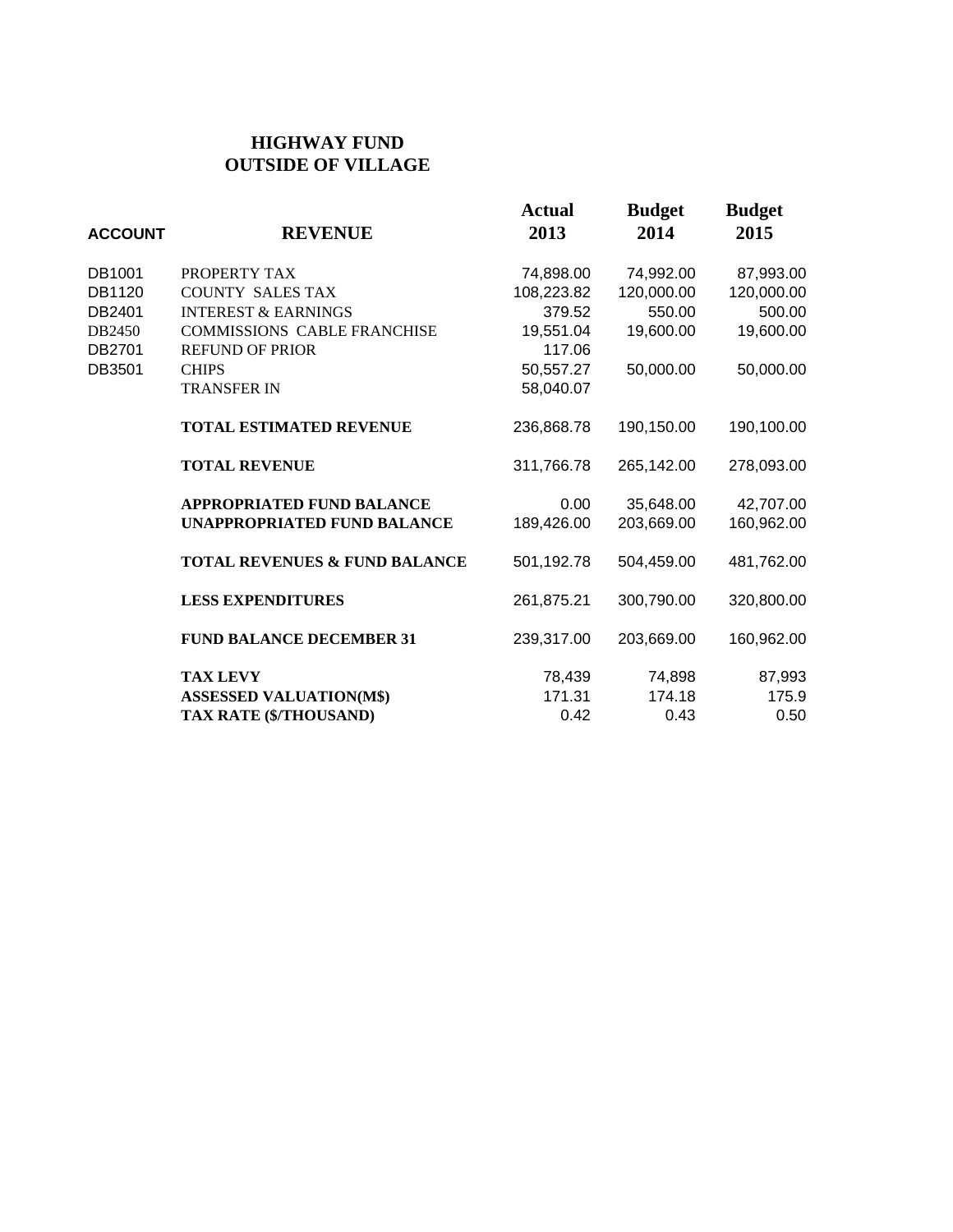## **GENERAL FUND OUTSIDE OF VILLAGE**

| Acct     | <b>EXPENDITURES</b>                    | <b>Actual</b><br>2013 | <b>Budget</b><br>2014 | <b>Budget</b><br>2015 |
|----------|----------------------------------------|-----------------------|-----------------------|-----------------------|
| B1620.4  | <b>BUILDING - CONTRACTUAL</b>          | 12,339.49             | 13,000.00             | 12,500.00             |
| B3620.10 | <b>BLDG INSPECTOR - SERVICES/CLERK</b> | 5,930.83              | 10,924.00             | 8,120.00              |
| B3620.11 | <b>BLDG INSPECTOR - SERVICES</b>       | 48,307.30             | 50,895.00             | 51,658.00             |
| B3620.21 | BLDG INSPECTOR - EQUIPMENT             | 879.23                | 1,300.00              | 1,300.00              |
| B3620.41 | <b>BLDG INSPECTOR - CONTRACTUAL</b>    | 6,780.16              | 5,900.00              | 5,900.00              |
| B3620.12 | <b>FIRE MARSHALL - SERVICES</b>        | 30,162.97             | 32,253.00             | 34,000.00             |
| B3620.22 | FIRE MARSHALL - EQUIPMENT              | 2,598.00              |                       | 1,000.00              |
| B3620.42 | FIRE MARSHALL - CONTRACTUAL            | 1,156.80              | 1,850.00              | 1,500.00              |
| B8010.1  | <b>ZONING BOARD - SERVICES</b>         | 66.78                 | 600.00                | 600.00                |
| B8010.2  | ZONING BOARD - EQUIPMENT               |                       |                       |                       |
| B8010.4  | ZONING - CONTRACTUAL                   | 419.00                | 225.00                | 225.00                |
| B8020.1  | PLANNING BOARD - SERVICES              | 385.89                | 1,200.00              | 1,200.00              |
| B8020.21 | PLANNING - EQUIPMENT                   |                       |                       |                       |
| B8020.4  | PLANNING - CONTRACTUAL                 | 3,117.73              | 5,000.00              | 5,000.00              |
| B8160.4  | REFUSE - CONTRACTUAL                   | 13,510.88             | 20,500.00             | 15,000.00             |
| B9010.8  | <b>STATE RETIREMENT</b>                | 14,380.00             | 16,000.00             | 14,400.00             |
| B9030.8  | <b>SOCIAL SECURITY</b>                 | 6,484.02              | 7,336.00              | 7,500.00              |
| B9040.8  | <b>WORKERS COMPENSATION</b>            | 2,330.00              | 2,500.00              | 2,500.00              |
| B9055.8  | <b>DISABILITY INSURANCE</b>            | 106.20                | 200.00                | 200.00                |
| B9060.8  | <b>MEDICAL INSURANCE</b>               | 17,221.63             | 18,968.00             | 17,200.00             |
|          | <b>TOTAL EXPENDITURES</b>              | 166,176.91            | 188,651.00            | 179,803.00            |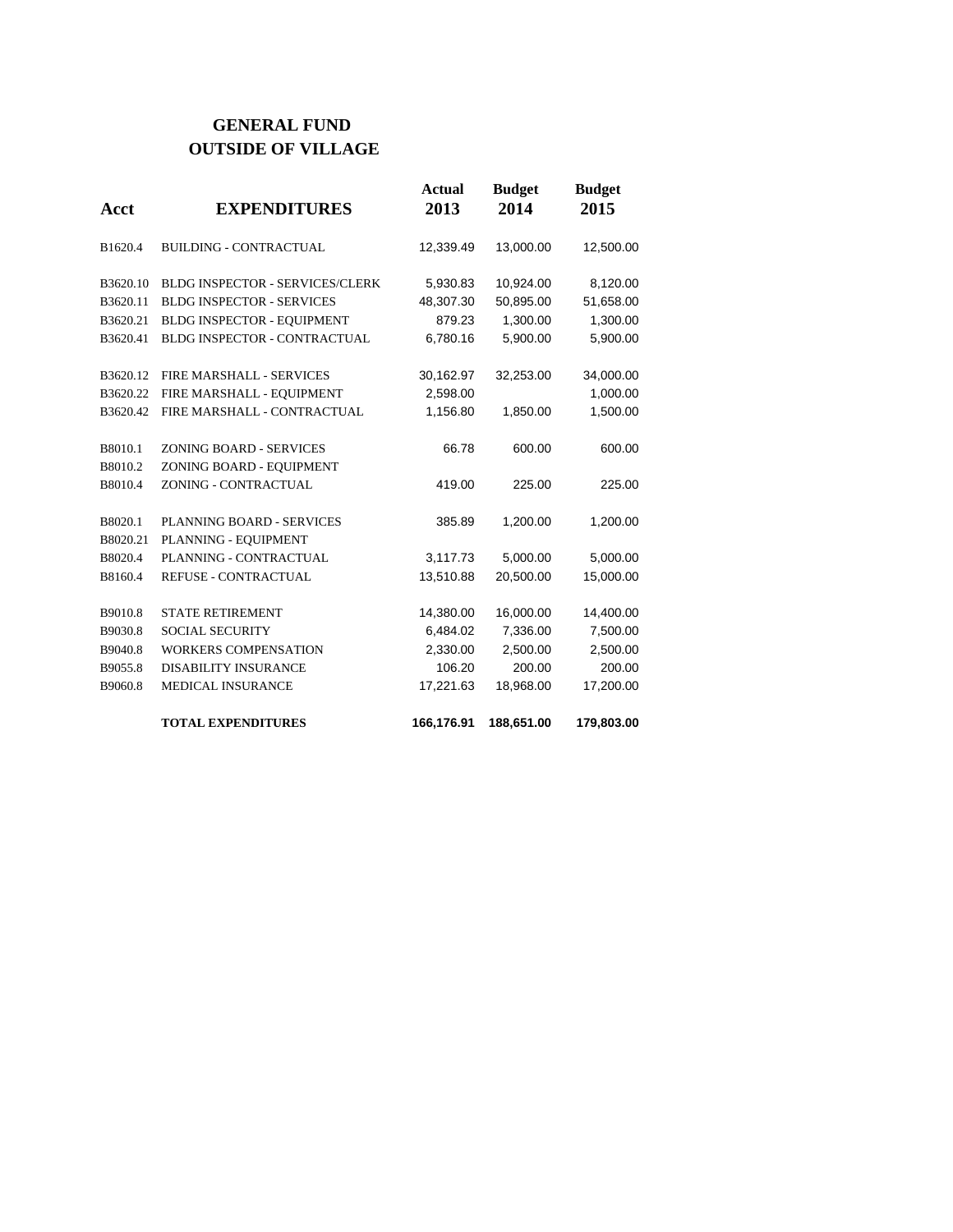#### **GENERAL FUND OUTSIDE OF VILLAGE**

| <b>ACCOUNT</b>    | <b>REVENUE</b>                           | <b>Actual</b><br>2013 | <b>Budget</b><br>2014 | <b>Budget</b><br>2015 |
|-------------------|------------------------------------------|-----------------------|-----------------------|-----------------------|
| B <sub>1001</sub> | PROPERTY TAXES                           | 26,127.00             | 26,160.00             | 11,433.00             |
| B1081             | PAYMENTS IN LIEU OF TAX                  |                       |                       |                       |
| B1120             | <b>COUNTY SALES TAX</b>                  | 108,223.82            | 80,000.00             | 85,000.00             |
| <b>B2110</b>      | <b>ZONING FEES</b>                       | 12.488.47             | 5,000.00              | 15,000.00             |
| B <sub>2401</sub> | <b>INTEREST &amp; EARNINGS</b>           | 455.22                | 400.00                | 300.00                |
| B2450             | <b>COMMISSIONS CABLE FRANCHISE</b>       | 8,379.02              | 8.400.00              | 8.000.00              |
| B2620             | <b>FORFEITED DEPOSITS</b>                | 0.00                  |                       |                       |
| B2701             | REFUNDS OF PRIOR YR EXPENSE              | 41.26                 |                       |                       |
| B2770             | MISC REVENUES (VILLAGE)                  | 32,528.00             | 32,500.00             | 33,500.00             |
|                   | <b>ESTIMATED REVENUE</b>                 | 162,115.79            | 126,300.00            | 141,800.00            |
|                   | <b>TOTAL REVENUE</b>                     | 188,242.79            | 152,460.00            | 153,233.00            |
|                   | <b>APPROPRIATED FUND BALANCE</b>         | 0.00                  | 36,191.00             | 26,570.00             |
|                   | <b>UNAPPROPRIATED FUND BALANCE</b>       | 236.927.00            | 222.801.00            | 196,231.00            |
|                   | <b>TOTAL REVENUES &amp; FUND BALANCE</b> | 425,169.79            | 411,452.00            | 376,034.00            |
|                   | <b>DEDUCT EXPENDITURES</b>               | 166.176.91            | 188.651.00            | 179.803.00            |
|                   | <b>FUND BALANCE DECEMBER 31</b>          | 258.992.88            | 222.801.00            | 196,231.00            |
|                   | <b>TAX LEVY TOWN OUTSIDE VILLAGE</b>     | 25,900.00             | 26,160.00             | 11,433.00             |
|                   | <b>ASSESSED VALUATION(M\$)</b>           | 172.66                | 174.40                | 175.90                |
|                   | TAX RATE (\$/THOUSAND)                   | 0.15                  | 0.15                  | 0.07                  |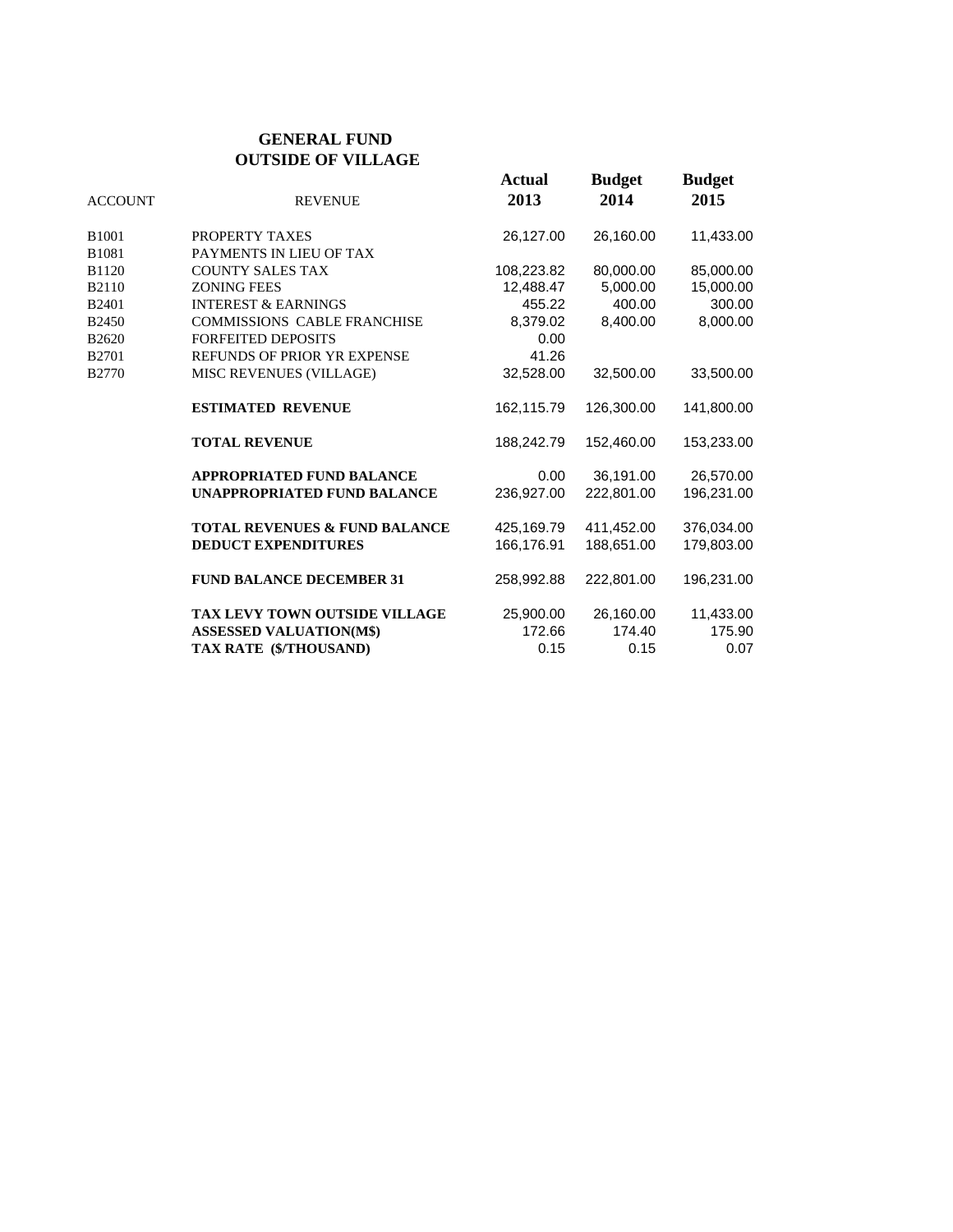#### **GENERAL FUND TOWN WIDE**

|                |                                         | <b>Actual</b> | <b>Budget</b> | <b>Budget</b> |
|----------------|-----------------------------------------|---------------|---------------|---------------|
| <b>ACCOUNT</b> | <b>EXPENDITURES</b>                     | 2013          | 2014          | 2015          |
|                |                                         |               |               |               |
| A1010.1        | <b>TOWN BOARD - SERVICES</b>            | 27,208.00     | 27,752.00     | 28,168.00     |
| A1010.2        | TOWN BOARD - EQUIPMENT                  |               |               |               |
| A1010.4        | TOWN BOARD - CONTRACTUAL                | 8,233.75      | 10,000.00     | 5,000.00      |
| A1010.41       | TOWN BOARD - ECONOMIC COMMISSION        | 5,000.00      | 0.00          | 0.00          |
| A1110.1        | <b>JUSTICES - SERVICES</b>              | 31,848.00     | 32,486.00     | 32,974.00     |
| A1110.11       | <b>JUSTICES - COURT ATTENDANT</b>       | 1,135.05      | 1,836.00      | 3,100.00      |
| A1110.2        | <b>JUSTICES - EQUIPMENT</b>             | 0.00          |               |               |
| A1110.4        | <b>JUSTICES - CONTRACTUAL</b>           | 13,349.20     | 14,700.00     | 15,140.00     |
| A1130.1        | <b>COURT CLERK - SERVICES</b>           | 34,607.59     | 45,000.00     | 46,290.00     |
| A1220.1        | SUPERVISOR - SERVICES                   | 23,644.00     | 24,117.00     | 24,479.00     |
| A1220.11       | SUPERVISOR - DEPUTY SERVICES            | 764.00        | 780.00        | 1,200.00      |
| A1220.2        | SUPERVISOR - EQUIPMENT                  | 0.00          | 600.00        | 0.00          |
| A1220.4        | SUPERVISOR - CONTRACTUAL                | 684.61        | 500.00        | 500.00        |
|                |                                         |               |               |               |
| A1330.4        | TAX COLLECTION - CONTRACTUAL            | 1,083.50      | 3,200.00      | 3,065.00      |
| A1340.1        | <b>BUDGET OFFICER - SERVICES</b>        | 27,326.00     | 27,873.00     | 28,291.00     |
| A1340.2        | <b>BUDGET - EQUIPMENT</b>               | 0.00          | 15,000.00     | 500.00        |
| A1340.4        | <b>BUDGET - CONTRACTUAL</b>             | 6,046.38      | 6,200.00      | 6,200.00      |
| A1355.1        | <b>ASSESSOR - SERVICES</b>              | 24,652.00     | 25,145.00     | 25,522.00     |
| A1355.2        | ASSESSOR - EQUIPMENT                    | 0.00          | 500.00        | 0.00          |
| A1355.4        | ASSESSOR - CONTRACTUAL                  | 1,163.87      | 4,780.00      | 3,430.00      |
| A1410.1        | TOWN CLERK - SERVICES                   | 50,281.00     | 51,287.00     | 52,056.00     |
| A1410.11       | TOWN CLERK - DEPUTY CLERK SERVICES      | 25,483.32     | 29,000.00     | 29,435.00     |
| A1410.2        | TOWN CLERK - EQUIPMENT                  | 443.24        | 500.00        | 500.00        |
| A1410.4        | TOWN CLERK - CONTRACTUAL                | 2,328.59      | 4,500.00      | 4,275.00      |
|                |                                         |               |               |               |
| A1420.4        | ATTORNEY - CONTRACTUAL                  | 20,354.00     | 20,761.00     | 21,072.00     |
| A1420.41       | ATTORNEY - LITIGATION CONTRACTUAL       | 1,375.00      | 10,000.00     | 2,500.00      |
| A1440.4        | ENGINEER - CONTRACTUAL                  | 0.00          | 5,000.00      | 1,000.00      |
| A1450.4        | ELECTIONS - CONTRACTUAL                 | 4,045.00      | 6,000.00      | 6,000.00      |
|                |                                         |               |               |               |
| A1460.1        | RECORDS MANAGEMENT - SERVICES           | 0.00          | 1,000.00      | 1,000.00      |
| A1460.4        | RECORDS MANAGEMENT - CONTRACTUAL        | 404.49        | 1,500.00      | 250.00        |
| A1480.1        | PUBLIC INFORMATION - SERVICES           |               | 0.00          | 0.00          |
| A1480.4        | PUBLIC INFORMATION - CONTRACTUAL        | 474.44        | 2,000.00      | 500.00        |
| A1620.2        | <b>BUILDING - EQUIPMENT</b>             | 0             | 1,000.00      | 500.00        |
| A1620.4        | <b>BUILDING - Cleaning/Supplies</b>     | 30,268.29     | 40,000.00     | 35,000.00     |
|                | A1620.405 BUILDING-RENT-OTHER BUILDINGS | 0.00          | 0.00          | 0.00          |
| A1620.42       | <b>BUILDING - UTILITIES-Phone</b>       | 3,731.88      | 5,000.00      | 5,000.00      |
| A1620.43       | <b>BUILDING - UTILITIES-Elect</b>       | 9,233.57      | 11,000.00     | 10,750.00     |
| A1620.44       | <b>BUILDING - UTILITIES-Gas</b>         | 4,459.84      | 5,000.00      | 5,000.00      |
|                |                                         |               |               |               |
| A1660.2        | CENTRAL STOREROOM EQUIPMENT             | 299.99        |               |               |
| A1660.4        | CENTRAL STOREROOM SUPPLIES              | 2,149.24      | 2,500.00      | 2,500.00      |
| A1660.42       | CENTRAL EQUIPMENT MAINTENANCE           | 738.85        | 1,200.00      | 1,200.00      |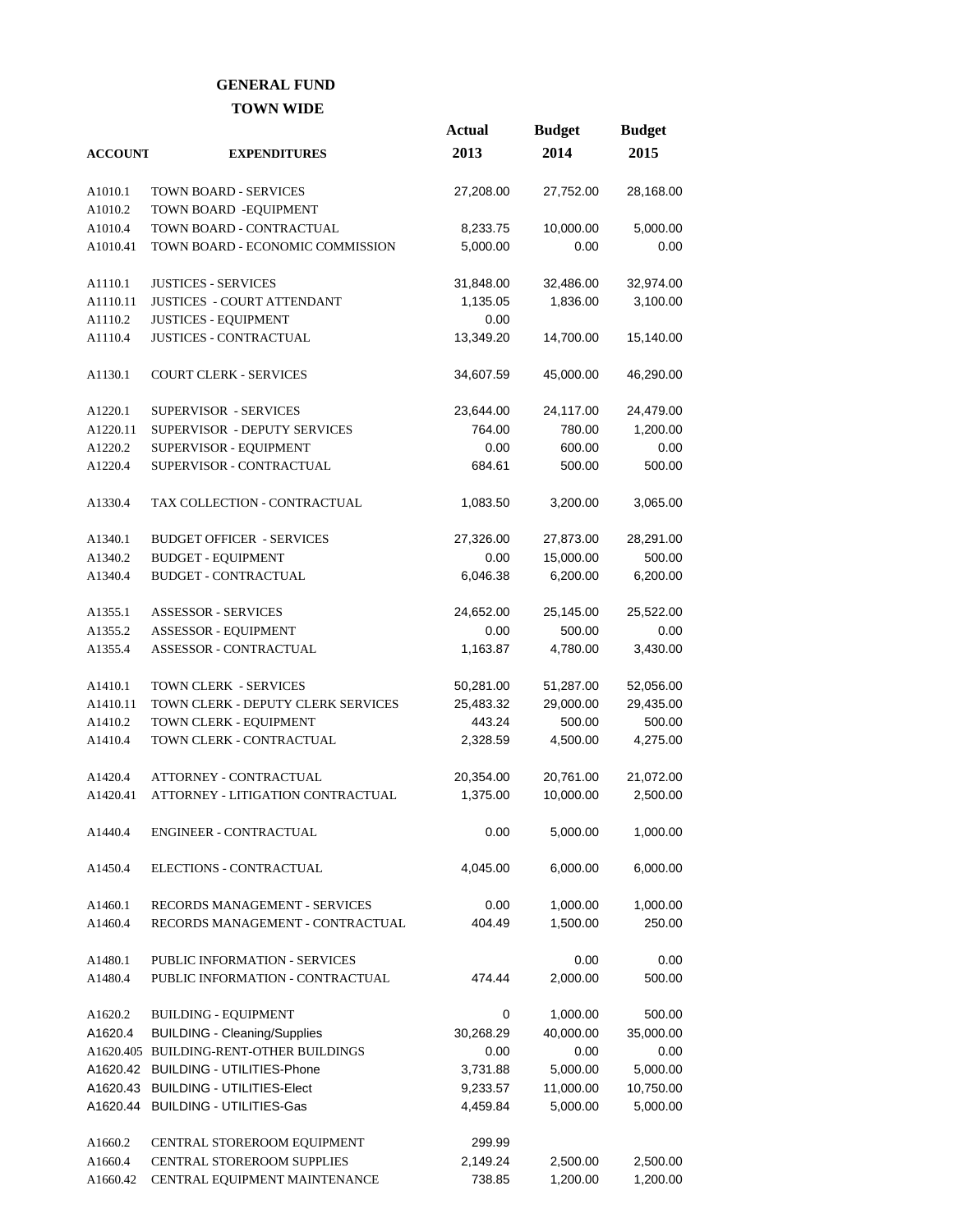| A1670.4  | <b>CENTRAL PRINTING &amp; MAILING</b> | 1,916.92   | 6,500.00   | 6,510.00   |
|----------|---------------------------------------|------------|------------|------------|
| A1680.2  | DATA PROCESSING - EQUIPMENT           | 0.00       | 1,000.00   | 500.00     |
| A1680.4  | DATA PROCESSING - CONTRACTUAL         | 5,903.84   | 10,000.00  | 10,000.00  |
| A1910.4  | <b>INSURANCE</b>                      | 36,848.16  | 40,000.00  | 38,000.00  |
| A1920.4  | ASSOCIATION OF TOWNS DUES             | 1,000.00   | 1,100.00   | 1,100.00   |
| A1930.4  | <b>JUDGEMENTS &amp; CLAIMS</b>        | 1,326.06   | 2,000.00   | 1,500.00   |
| A1990.4  | <b>CONTINGENT</b>                     | 0.00       | 15,000.00  | 10,000.00  |
| A3510.1  | DOG CONTROL OFFICER SERVICES          | 6,379.35   | 13,177.00  | 13,977.00  |
| A3510.2  | DOG CONTROL - EQUIPMENT               | 0          | 0.00       | 0.00       |
| A3510.4  | DOG CONTROL - CONTRACTUAL             | 1,533.28   | 3,110.00   | 3,300.00   |
| A5010.1  | HIGHWAY SUPERINTENDENT - SERVICES     | 67,493.00  | 68,843.00  | 69,876.00  |
| A5010.11 | HIGHWAY CLERK - SERVICES              | 13,040.34  | 13,077.00  | 14,078.00  |
| A5010.4  | HIGHWAY SUPT - CONTRACTUAL            | 771.00     | 1,500.00   | 1,500.00   |
| A5132.2  | HWY GARAGE - EQUIPMENT                | 5,674.50   | 2,000.00   | 2,000.00   |
| A5132.4  | HWY GARAGE - CONTRACTUAL              | 19,042.80  | 30,300.00  | 28,000.00  |
| A5182.4  | STREET LIGHTING - CONTRACTUAL         | 10,875.97  | 13,000.00  | 11,250.00  |
| A6510.4  | VETERANS SERVICE - CONTRACTUAL        | 300.00     | 300.00     | 300.00     |
| A6772.1  | SENIOR CENTER - STAFF SERVICES        | 26,844.92  | 29,886.00  | 30,334.00  |
| A6772.2  | SENIOR CENTER - EQUIPMENT             | 1,099.80   | 1,000.00   | 1,000.00   |
| A6772.4  | SENIOR CENTER - CONTRACTUAL           | 18,170.04  | 21,500.00  | 20,000.00  |
| A6772.41 | SENIOR CENTER - TRANSPORTATION        | 84.89      | 100.00     | 100.00     |
| A7110.4  | PARKS - CONTRACTUAL                   | 9,090.95   | 15,000.00  | 10,000.00  |
| A7310.1  | YOUTH RECREATION - SERVICES           | 33,860.11  | 38,000.00  | 35,525.00  |
| A7310.11 | <b>ASSETS -SERVICES</b>               | 4,245.00   | 4,330.00   | 4,395.00   |
| A7310.12 | YOUTH COURT                           | 0.00       | 0.00       | 0.00       |
| A7310.4  | YOUTH RECREATION - CONTRACTUAL        | 14,178.22  | 15,730.00  | 16,530.00  |
| A7310.41 | YOUTH BOARD - CONTRACTUAL             | 316.53     | 500.00     | 0.00       |
| A7410.4  | LIBRARY - CONTRACTUAL                 | 120,999.00 | 123,419.00 | 125,270.00 |
| A7510.1  | HISTORIAN - SERVICES                  | 3,404.00   | 3,472.00   | 3,524.00   |
| A7510.2  | HISTORIAN - EQUIPMENT                 |            |            |            |
| A7510.4  | HISTORIAN - CONTRACTUAL               | 142.44     | 700.00     | 700.00     |
| A7520.4  | DONNELLY HOUSE - CONTRACTUAL          | 6,629.85   | 10,000.00  | 8,000.00   |
| A7620.4  | ADULT RECREATION - CONTRACTUAL        | 4,000.00   | 4,000.00   | 4,000.00   |
| A8810.4  | CEMETERIES - CONTRACTUAL              | 300.00     | 600.00     | 600.00     |
| A9010.8  | STATE RETIREMENT                      | 60,540.00  | 61,000.00  | 54,000.00  |
| A9030.8  | <b>SOCIAL SECURITY</b>                | 30,724.77  | 32,358.00  | 33,906.00  |
| A9040.8  | WORKERS COMPENSATION                  | 7,811.00   | 8,500.00   | 8,500.00   |
| A9050.8  | <b>UNEMPLOYMENT</b>                   | 0.00       | 0.00       | 0.00       |
| A9055.8  | DISABILITY INSURANCE                  | 906.27     | 1,100.00   | 1,100.00   |
| A9060.8  | MEDICAL INSURANCE                     | 18,257.33  | 20,393.00  | 15,100.00  |
| A9060.8  | MEDICAL INSURANCE - RETIREES          | 6,796.46   | 5,201.00   | 7,700.00   |
| A9710.6  | <b>BOND PRIN</b>                      | 35,000.00  | 35,000.00  | 40,000.00  |
| A9710.7  | <b>BOND INTEREST</b>                  | 44,271.89  | 42,741.00  | 41,100.00  |
| A9950.92 | TRANSFER TO CAPITAL FD                | 45,000.00  | 0.00       | 0.00       |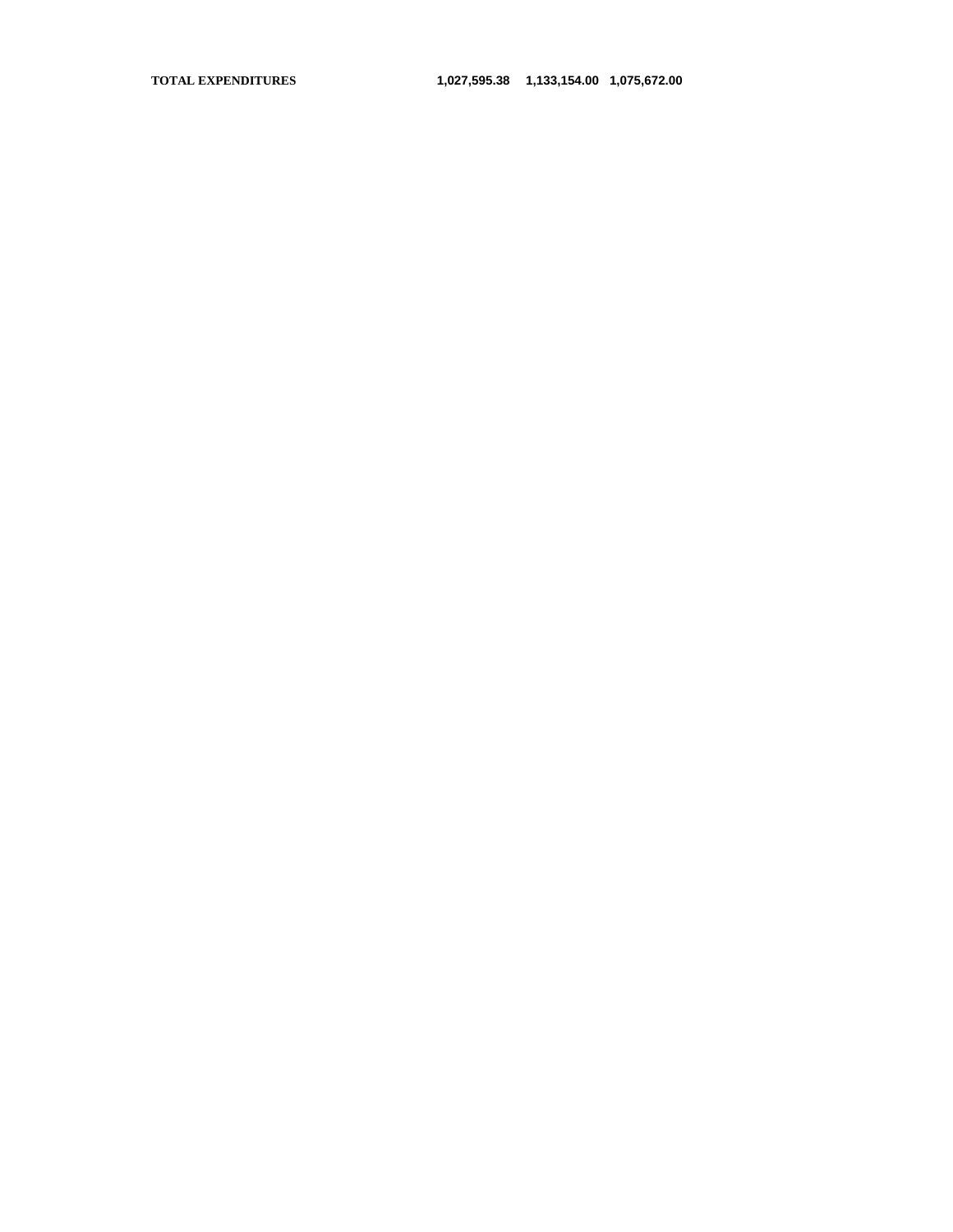#### **GENERAL FUND TOWN WIDE**

|       | <b>REVENUE</b>                      | <b>Actual</b><br>2013 | <b>Budget</b><br>2014 | <b>Budget</b><br>2015 |
|-------|-------------------------------------|-----------------------|-----------------------|-----------------------|
|       | A1001 PROPERTY TAXES                | 630,849.00            | 631,146.00            | 643,294.00            |
| A1081 | PAYMENTS IN LIEU OF TAXES           | 0.00                  | 0.00                  | 0.00                  |
|       | A1090 INTEREST/PENALTIES ON TAXES   | 15,217.54             | 15,000.00             | 17,000.00             |
|       | A1255 CLERK FEES                    | 1,142.80              | 1,200.00              | 1,200.00              |
|       | A1550 DOG CONTROL FEES              | 456.00                | 300.00                | 800.00                |
|       | A1972 NUTRITION CENTER RECEIPTS     | 7,532.75              | 8,000.00              | 8,000.00              |
| A2001 | <b>RECREATION FEES</b>              | 35,904.33             | 31,900.00             | 33,500.00             |
|       | A2025 FREEMAN PARK FEES             | 1,600.00              | 1,500.00              | 1,600.00              |
|       | A2238 Other Gov-Election            | 4,045.00              | 6,000.00              | 6,000.00              |
|       | A2300 TRANSPORTATION SERVICES       | 9,420.00              | 6,000.00              | 9,000.00              |
| A2401 | <b>INTEREST &amp; EARNINGS</b>      | 1,890.71              | 2,500.00              | 1,500.00              |
|       | A2410 REAL PROPERTY RENTAL          | 3,534.04              | 4,000.00              | 4,000.00              |
|       | A2450 COMMISSIONS CABLE FRANCHISE   | 0.00                  | 0.00                  | 0.00                  |
|       | A2530 GAMES OF CHANCE               | 40.00                 | 20.00                 | 30.00                 |
|       | A2544 DOG LICENSES                  | 7,043.00              | 7,500.00              | 7,500.00              |
|       | A2610 FINES & FORFEITED BAIL        | 149,154.02            | 140,000.00            | 125,000.00            |
|       | A2655 MINOR SALES                   | 41.25                 | 50.00                 | 10.00                 |
| A2665 | <b>SALE OF EQUIPMENT</b>            | 0.00                  |                       |                       |
| A2701 | <b>REFUND PRIOR</b>                 | 138.17                | 0.00                  | 0.00                  |
|       | A2705 DONATIONS                     | 0.00                  | 0.00                  | 0.00                  |
|       | A2770 MISCELLANEOUS REVENUE         | 0.00                  | 0.00                  | 0.00                  |
|       | A2810 INTERFUND                     | 12,339.49             | 13,000.00             | 13,000.00             |
| A3001 | NYS PER CAPITA AID                  | 19,494.00             | 20,000.00             | 19,500.00             |
|       | A3005 NYS MORTGAGE TAX              | 80,329.54             | 50,000.00             | 60,000.00             |
| A3040 | TAX MAPS & ASSESSMENTS              | 0.00                  | 0.00                  | 0.00                  |
| A3089 | <b>NYS AID - STAR</b>               | 3,960.00              | 0.00                  | 4,800.00              |
|       | A3772 NYS SR. CTR                   | 1,099.80              |                       |                       |
|       | A4772 FEDERAL NUTRITION AID         | 23,130.00             | 20,000.00             | 23,000.00             |
|       | A5050 INTERFUND TRANSFER FOR DEBT   | 0.00                  | 0.00                  | 0.00                  |
|       | <b>TOTAL ESTIMATED REVENUES</b>     | 377,512.44            | 326,970.00            | 335,440.00            |
|       | APPROPRIATED FUND BALANCE           | 19,233.00             | 525,038.00            | 96,938.00             |
|       | <b>UNAPPROP FUND BALANCE</b>        | 668,153.00            | 143,114.00            | 46,176.00             |
|       | PROPERTY TAX                        | 630,849.00            | 631,146.00            | 643,294.00            |
|       | <b>TOTAL REV &amp; FUND BALANCE</b> | 1,695,747.44          | 1,626,268.00          | 1,121,848.00          |
|       | <b>LESS EXPENDITURES</b>            | 1,027,595.38          | 1,133,154.00          | 1,075,672.00          |
|       | <b>FUND BALANCE DECEMBER 31</b>     | 668,152.06            | 493,114.00            | 46,176.00             |
|       | <b>TAX LEVY</b>                     | 652,174.00            | 631,146.00            | 643,294.00            |
|       | <b>ASSESSED VALUATION (M\$)</b>     | 261.92                | 264.07                | 265.82                |
|       | TAX RATE (\$/THOUSAND)              | 2.49                  | 2.39                  | 2.42                  |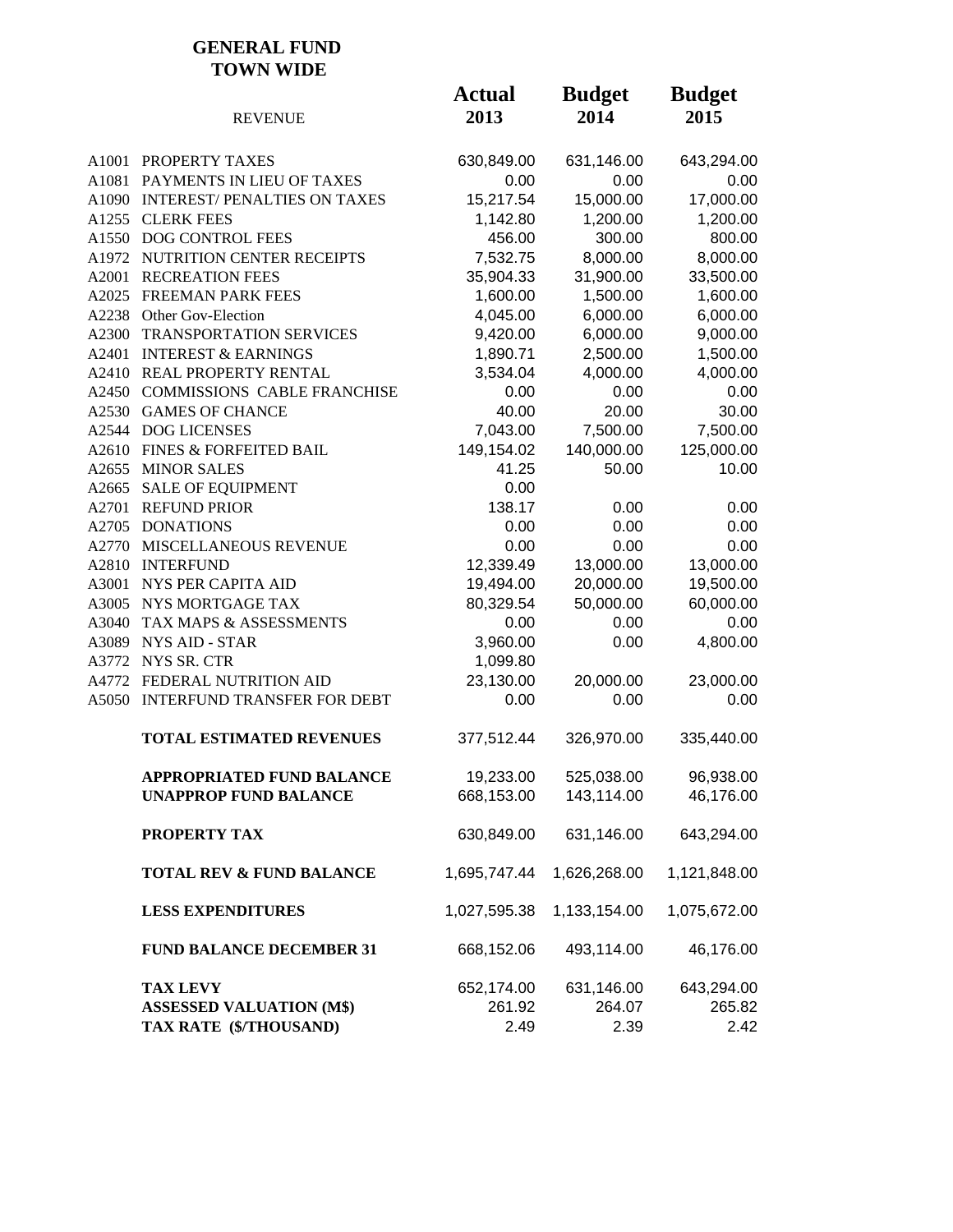### **Mumford Fire**

| <b>EXPENDITURES</b>                      | 2013                               | 2014                               | 2015                           |
|------------------------------------------|------------------------------------|------------------------------------|--------------------------------|
| Contract                                 | 304,800.00                         | 315,285.00                         | 320,171.00                     |
| Total                                    | 304,800.00                         | 315,285.00                         | 320,171.00                     |
| <b>REVENUE</b>                           |                                    |                                    |                                |
| Levy<br>Misc Rev<br>Approp. Fund Balance | 302,703.00<br>1,097.00<br>1,000.00 | 313,188.00<br>$0.00\,$<br>2,097.00 | 318,074.00<br>2,097.00<br>0.00 |
|                                          | 304,800.00                         | 315,285.00                         | 320,171.00                     |
| Levy                                     | 302,703.00                         | 313,188.00                         | 318,074.00                     |
| <b>Assessed Value (k\$)</b>              | 90,034.90                          | 91,450.40                          | 91,828.80                      |
| <b>Tax Rate</b>                          | 3.36                               | 3.42                               | 3.46                           |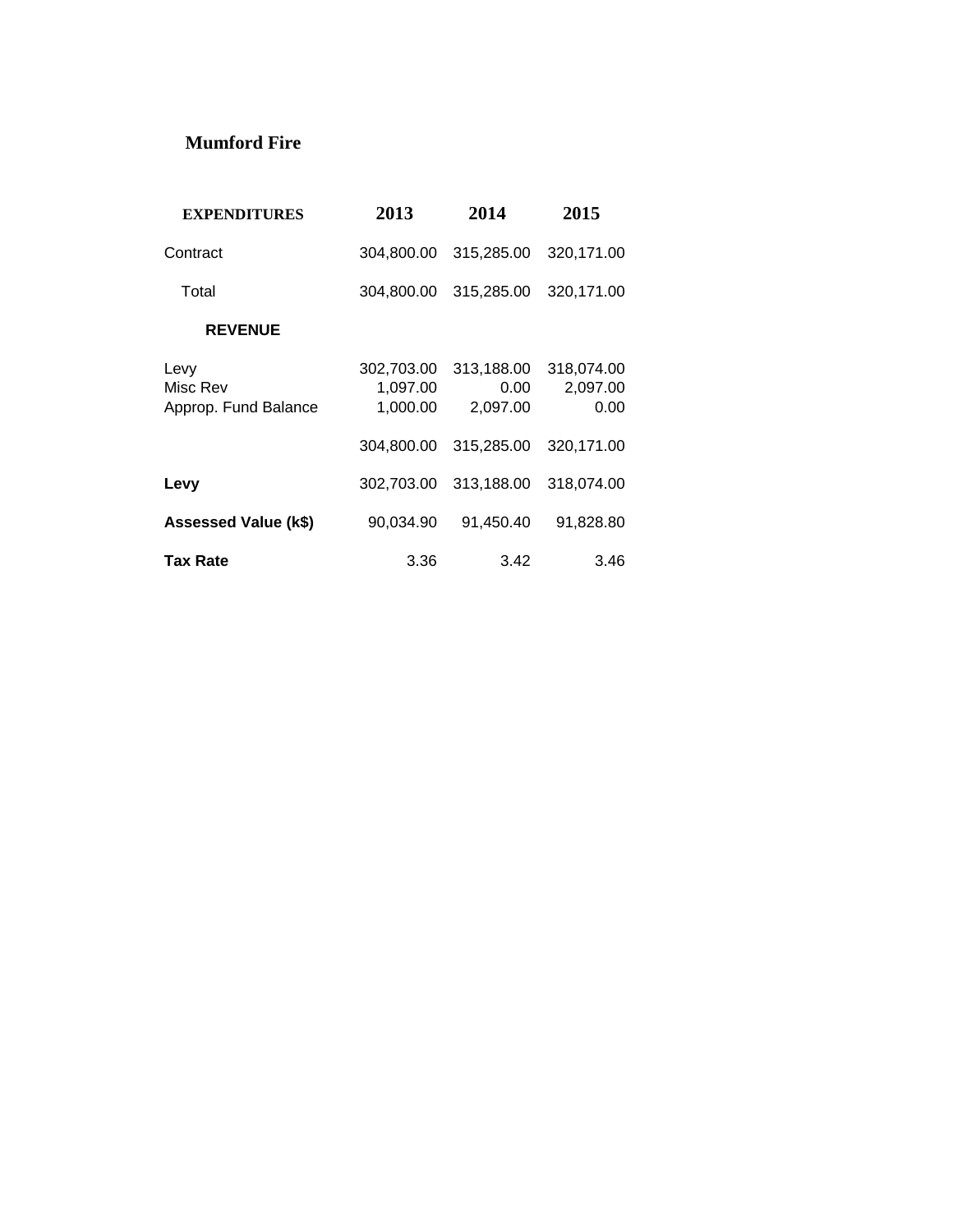## **WHEATLAND FIRE**

|           | <b>EXPENDITURES</b>     | 2013                    | 2014               | 2015                   |
|-----------|-------------------------|-------------------------|--------------------|------------------------|
| 3410.4/SF | <b>Village Contract</b> | 160,849.00              |                    | 164,790.00 169,104.00  |
|           | Total                   | 160,849.00              |                    | 164,790.00 169,104.00  |
|           | <b>REVENUE</b>          |                         |                    |                        |
|           | Approp Fund Bal         | 144,255.00<br>16,594.00 | 164,790.00<br>0.00 | 165,768.00<br>3,336.00 |
|           |                         | 160,849.00              |                    | 164,790.00 169,104.00  |
|           | Levy                    | 144,255.00              |                    | 164,790.00 165,768.00  |
|           | Assessed Value (k\$)    | 90,742.62               | 90,559.00          | 91,081.50              |
|           | Tax Rate                | 1.59                    | 1.82               | 1.82                   |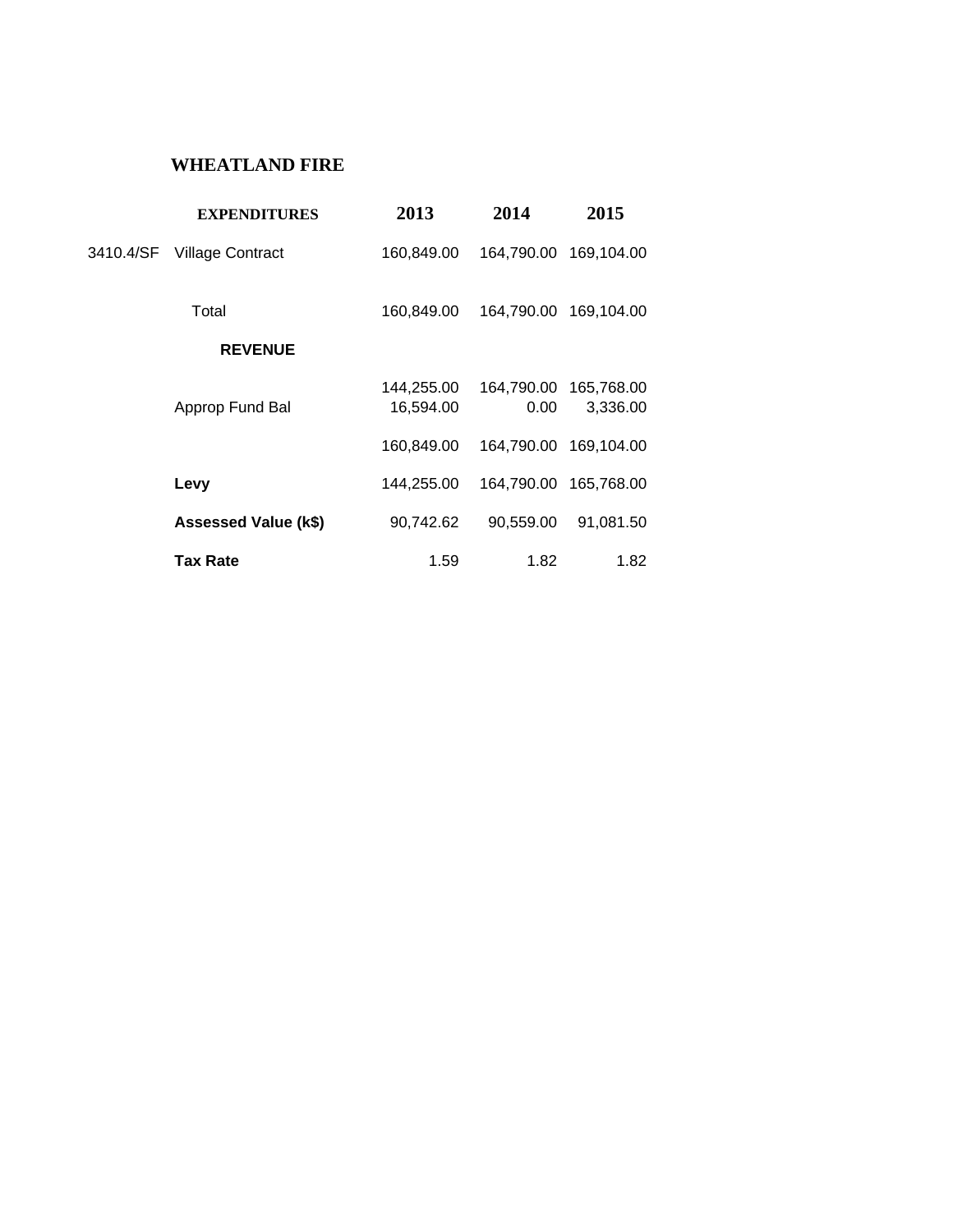# **Mumford Light**

|                    | <b>EXPENDITURES</b>                      | 2013                          | 2014                          | 2015                      |
|--------------------|------------------------------------------|-------------------------------|-------------------------------|---------------------------|
| 5182.4/SL Elect.   |                                          | 10,242.00                     | 9,950.00                      | 10,300.00                 |
|                    | Total                                    | 10,242.00                     | 9,950.00                      | 10,300.00                 |
|                    | <b>REVENUE</b>                           |                               |                               |                           |
| 1001/SL<br>2401/SL | Interest<br><b>Appropriated Fund Bal</b> | 5,347.00<br>50.00<br>4,845.00 | 7,520.00<br>30.00<br>2,400.00 | 10,298.00<br>2.00<br>0.00 |
|                    |                                          | 10,242.00                     | 9,950.00                      | 10,300.00                 |
|                    | Levy                                     | 5,347.00                      | 7,520.00                      | 10,298.00                 |
|                    | <b>Assessments</b>                       | 24,307                        | 24,259                        | 24,374                    |
|                    | <b>Tax Rate</b>                          | 0.22                          | 0.31                          | 0.42                      |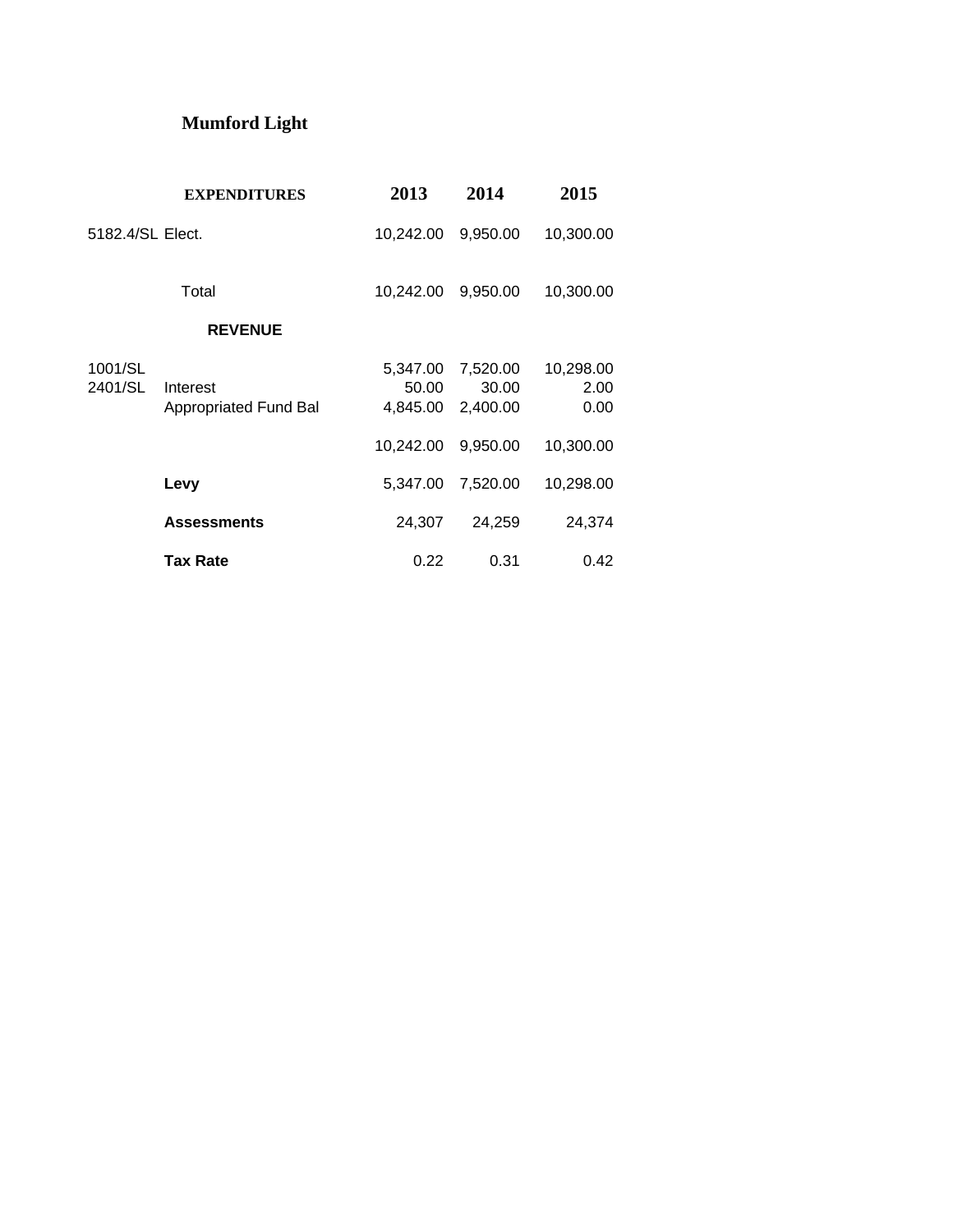## **NORTHEAST SEWER**

#### **EXPENDITURES 2013 2014 2015**

| Village IMA     |  |                                                                                                 |
|-----------------|--|-------------------------------------------------------------------------------------------------|
| Maintenance     |  |                                                                                                 |
| <b>Electric</b> |  |                                                                                                 |
| Total           |  |                                                                                                 |
|                 |  | 63.344.00 40.000.00 35.000.00<br>25,000,00 25,000,00 25,000,00<br>89.944.00 66.300.00 61.835.00 |

#### **REVENUE**

| 1001/SS | Levy                  |          | 86,534.00 66,100.00 49,852.00 |                |
|---------|-----------------------|----------|-------------------------------|----------------|
| 2401/SS | Interest              | 200.00   | 200.00                        | 120.00         |
|         | Appropriated Fund Bal | 3.210.00 |                               | 0.00 11.863.00 |
|         | Total                 |          | 89,944.00 66,300.00 61,835.00 |                |
|         |                       |          |                               |                |

| <b>TAX LEVY</b> | 86,534.00 66,100.00 49,852.00 |     |     |
|-----------------|-------------------------------|-----|-----|
| <b>UNITS</b>    | 474                           | 420 | 425 |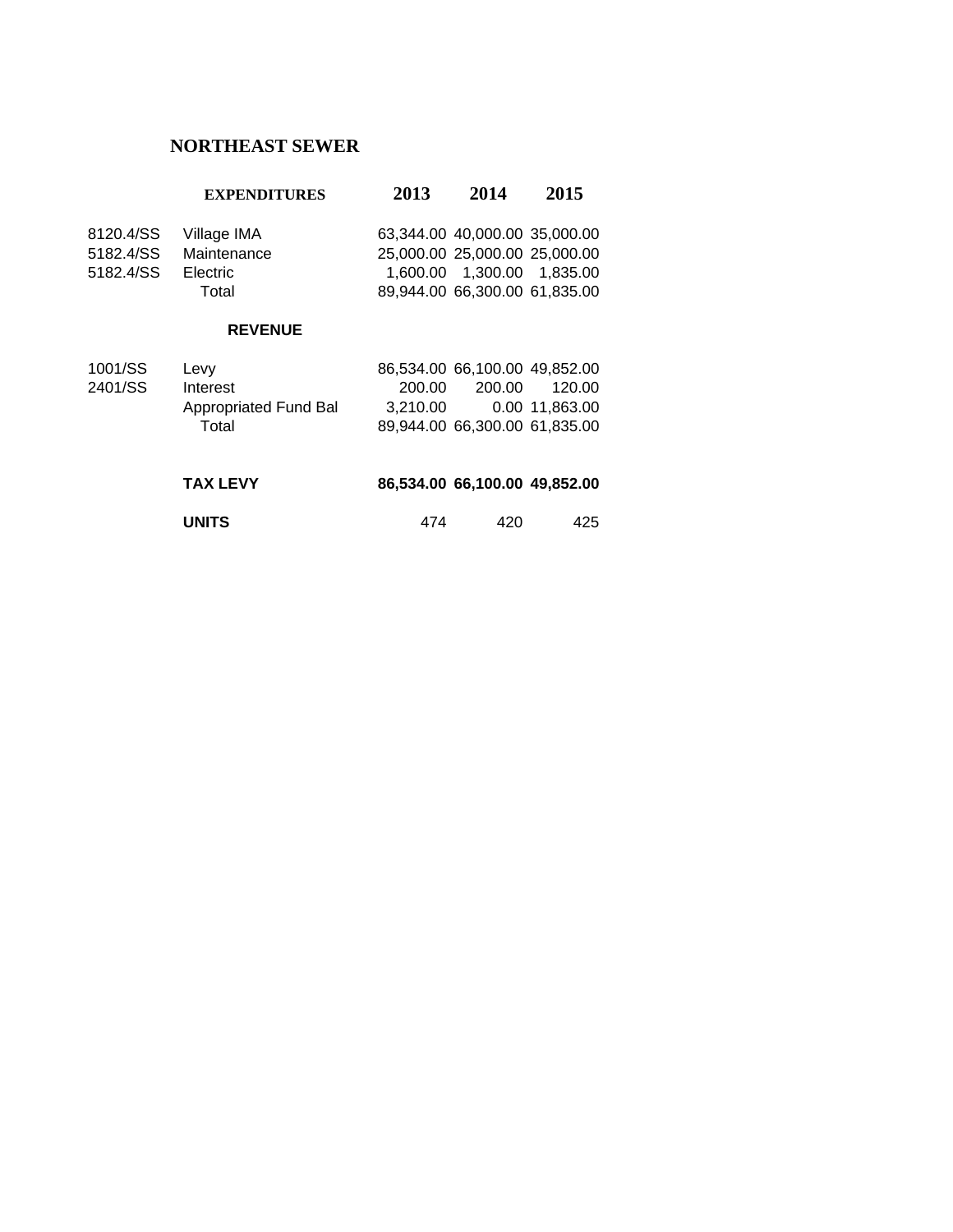#### **Mumford Refuse**

|            | <b>EXPENDITURES</b>         | 2013  | 2014                          | 2015   |
|------------|-----------------------------|-------|-------------------------------|--------|
| 8160.4/SR1 | Contract<br><b>Fund Bal</b> |       | 21,060.00 21,060.00 53,559.00 |        |
|            | Total                       |       | 21,060.00 21,060.00 53,559.00 |        |
|            | <b>REVENUE</b>              |       |                               |        |
|            | Levy                        |       | 21,035.00 21,035.00 53,557.00 |        |
|            | Interest                    | 25.00 | 25.00                         | 2.00   |
|            | <b>Fund Bal</b>             | 0.00  | 0.00                          | 0.00   |
|            | Total                       |       | 21,060.00 21,060.00 53,559.00 |        |
|            | <b>TAX LEVY</b>             |       | 21,035.00 21,035.00 53,557.00 |        |
|            | <b>UNITS</b>                | 270   | 270                           | 261    |
|            |                             | 77.91 | 77.91                         | 205.20 |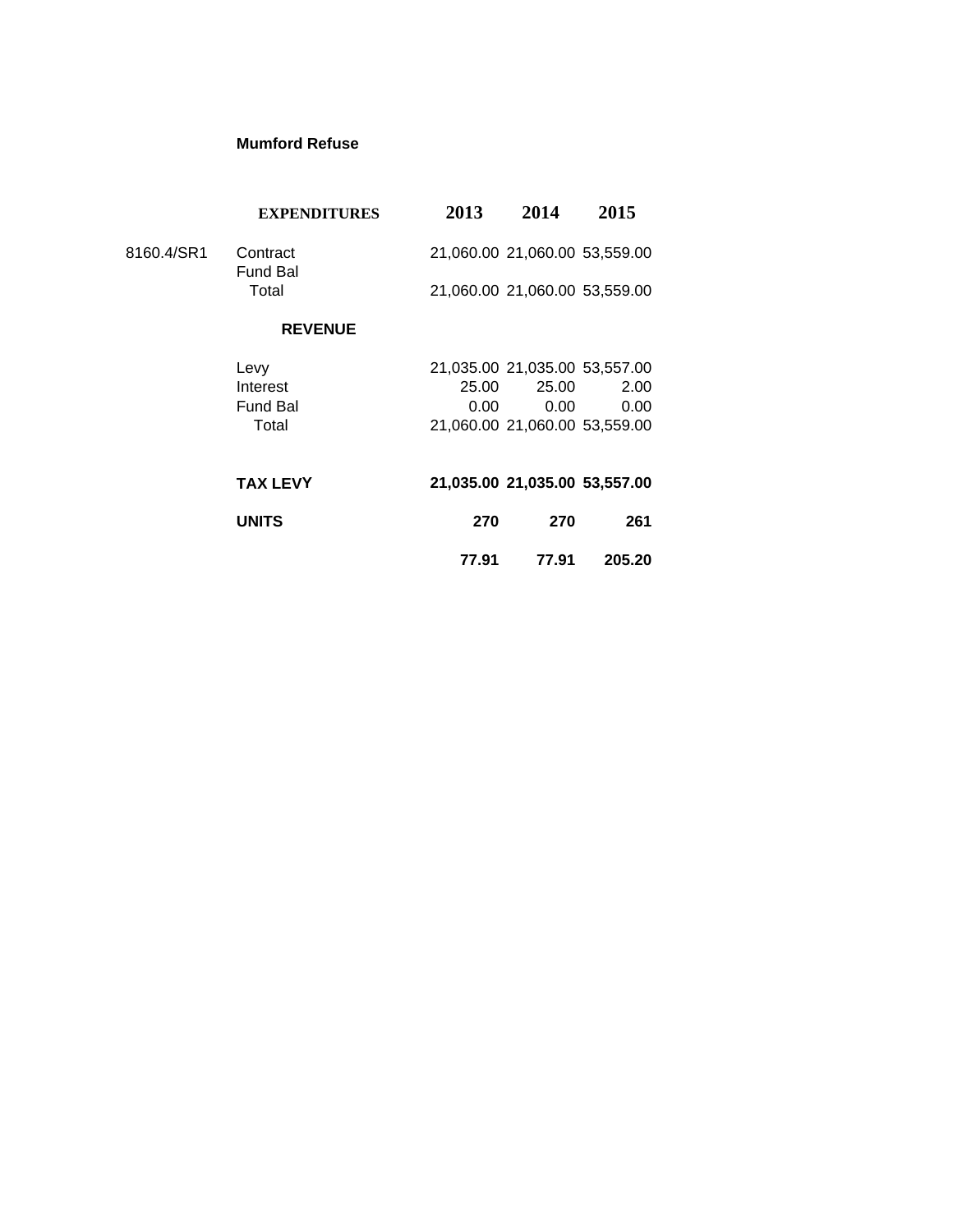# **Rolling Acres**

|            | <b>EXPENDITURES</b>         | 2013     | 2014  | 2015                        |
|------------|-----------------------------|----------|-------|-----------------------------|
| 8160.4/SR2 | Contract<br><b>Fund Bal</b> |          |       | 5,304.00 5,304.00 13,954.00 |
|            | Total                       |          |       | 5,304.00 5,304.00 13,954.00 |
|            | <b>REVENUE</b>              |          |       |                             |
|            | Levy                        | 5,297.00 |       | 5,297.00 13,953.00          |
|            | Interest                    | 7.00     | 7.00  | 1.00                        |
|            | <b>Fund Bal</b>             | 0.00     | 0.00  | 0.00                        |
|            | Total                       | 5.304.00 |       | 5,304.00 13,954.00          |
|            | <b>TAX LEVY</b>             |          |       | 5,297.00 5,297.00 13,953.00 |
|            | <b>UNITS</b>                | 68       | 68    | 68                          |
|            |                             | 77.90    | 77.90 | 205.20                      |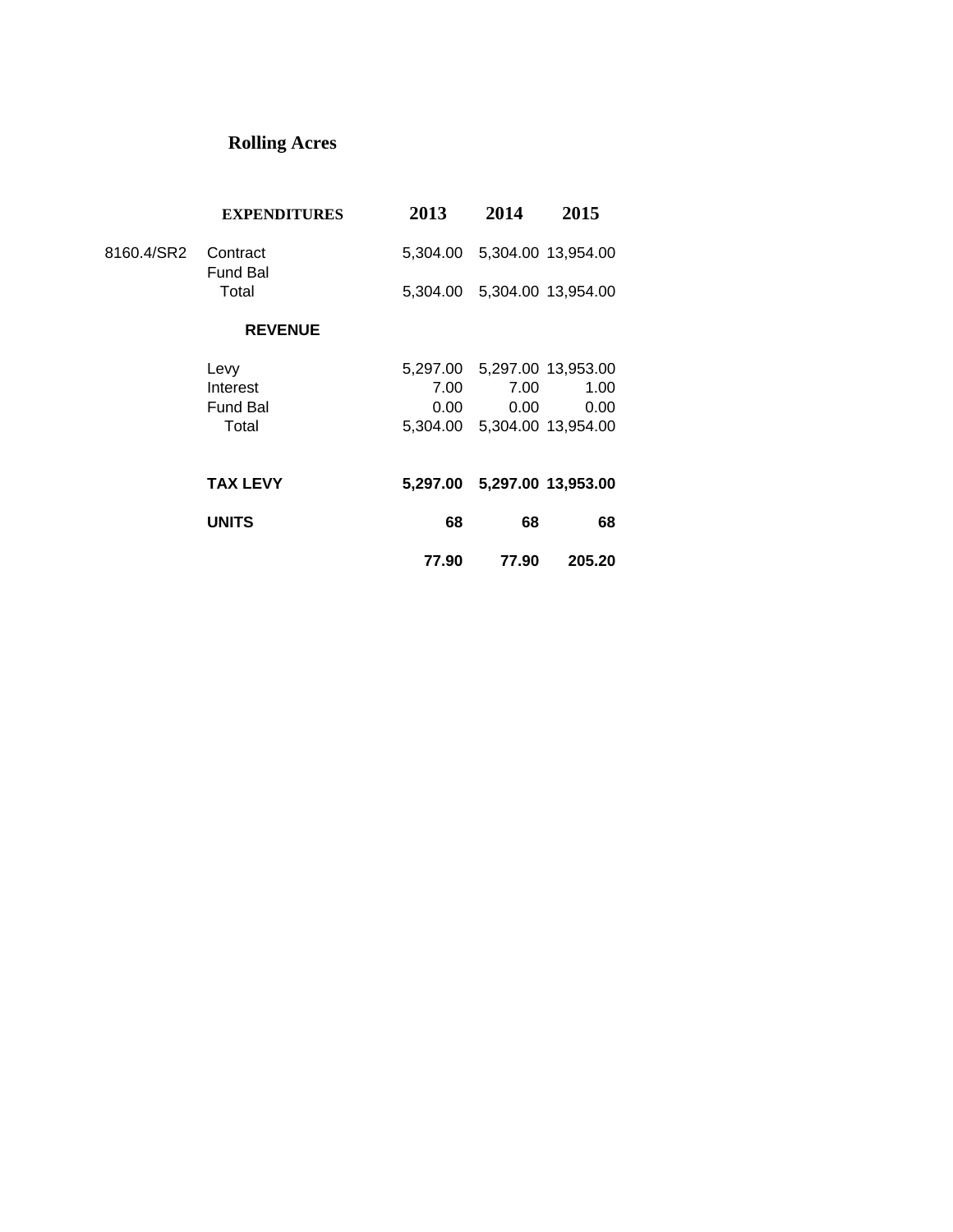## **FAIRVIEW RD**

|            | <b>EXPENDITURES</b>                          | 2013                                 | 2014                                 | 2015                                 |  |
|------------|----------------------------------------------|--------------------------------------|--------------------------------------|--------------------------------------|--|
| 8160.4/SR3 | Contract<br><b>Fund Bal</b>                  | 1,560.00                             | 1,560.00                             | 4,104.00                             |  |
|            | Total                                        | 1,560.00                             | 1,560.00                             | 4,104.00                             |  |
|            | <b>REVENUE</b>                               |                                      |                                      |                                      |  |
|            | Levy<br>Interest<br><b>Fund Bal</b><br>Total | 1,557.00<br>3.00<br>0.00<br>1,560.00 | 1,557.00<br>3.00<br>0.00<br>1,560.00 | 4,104.00<br>0.00<br>0.00<br>4,104.00 |  |
|            | <b>TAX LEVY</b>                              | 1.557.00                             | 1,557.00                             | 4,104.00                             |  |
|            | <b>UNITS</b>                                 | 20                                   | 20                                   | 20                                   |  |
|            |                                              | 77.85                                | 77.85                                | 205.20                               |  |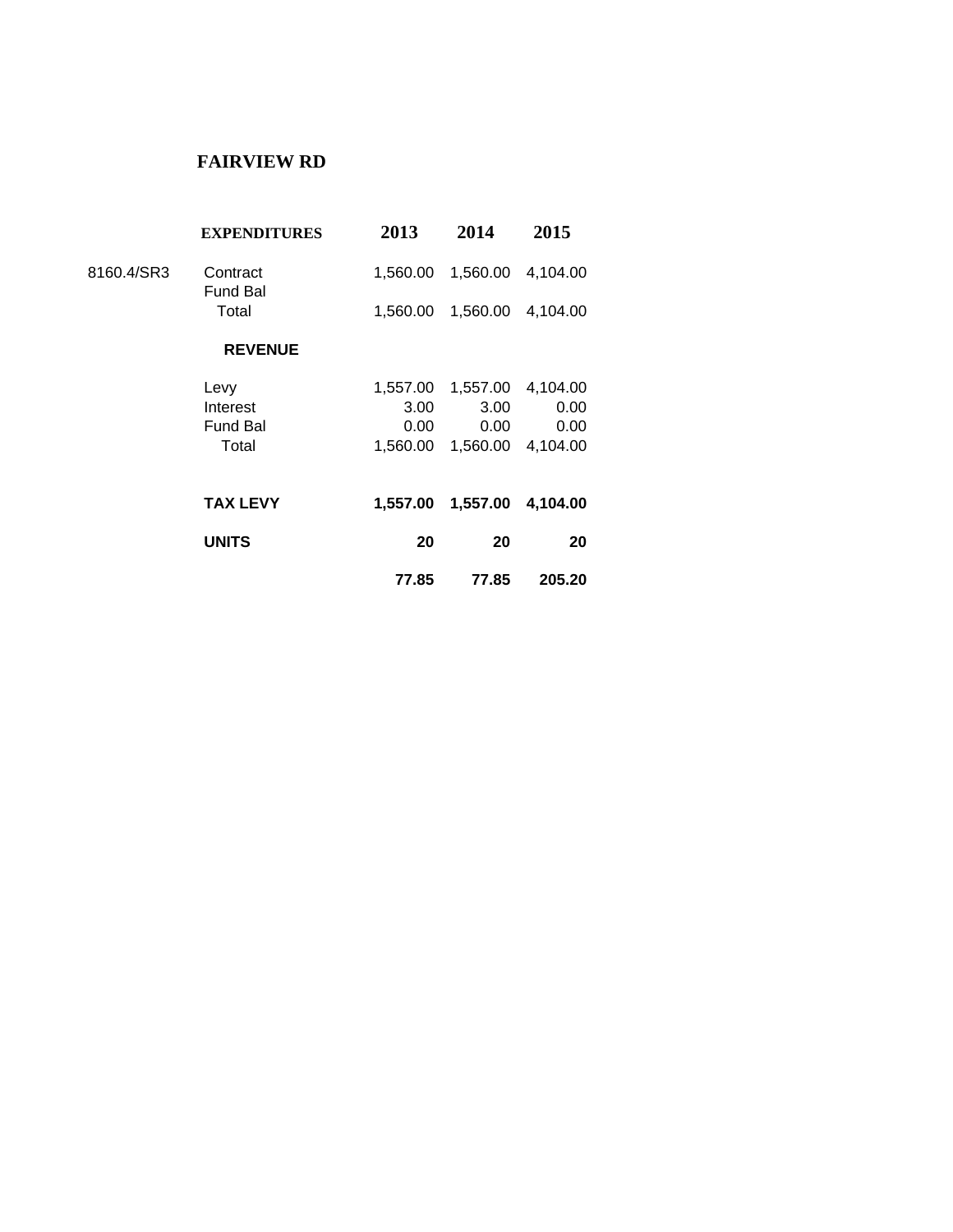### **River Rd Water**

|                         | <b>EXPENDITURES</b>                            | 2013    | 2014                                                                                      | 2015    |
|-------------------------|------------------------------------------------|---------|-------------------------------------------------------------------------------------------|---------|
| 910.6/SW2<br>9710.7/SW2 | <b>Bond Principal</b><br>Interest Exp<br>Total |         | 5,000.00 5,000.00 5,000.00<br>7,715.00 7,455.00 7,195.00<br>12,715.00 12,455.00 12,195.00 |         |
|                         | <b>REVENUE</b>                                 |         |                                                                                           |         |
| 1001/SW2<br>2401/SW2    | Levy<br>Interest<br>Total                      | 5.00    | 12,715.00 12,450.00 12,195.00<br>5.00<br>12,720.00 12,455.00 12,195.00                    | 0.00    |
|                         | <b>TAX LEVY</b>                                |         | 12,715.00 12,450.00 12,195.00                                                             |         |
|                         | <b>UNITS</b>                                   | 17      | 17                                                                                        | 17      |
|                         |                                                | 560.95  | 549.26                                                                                    | 538.02  |
|                         | <b>Assessments</b>                             | 2,361.7 | 2,343.8                                                                                   | 2,343.8 |
|                         | <b>Tax Rate</b>                                | 1.35    | 1.33                                                                                      | 1.30    |